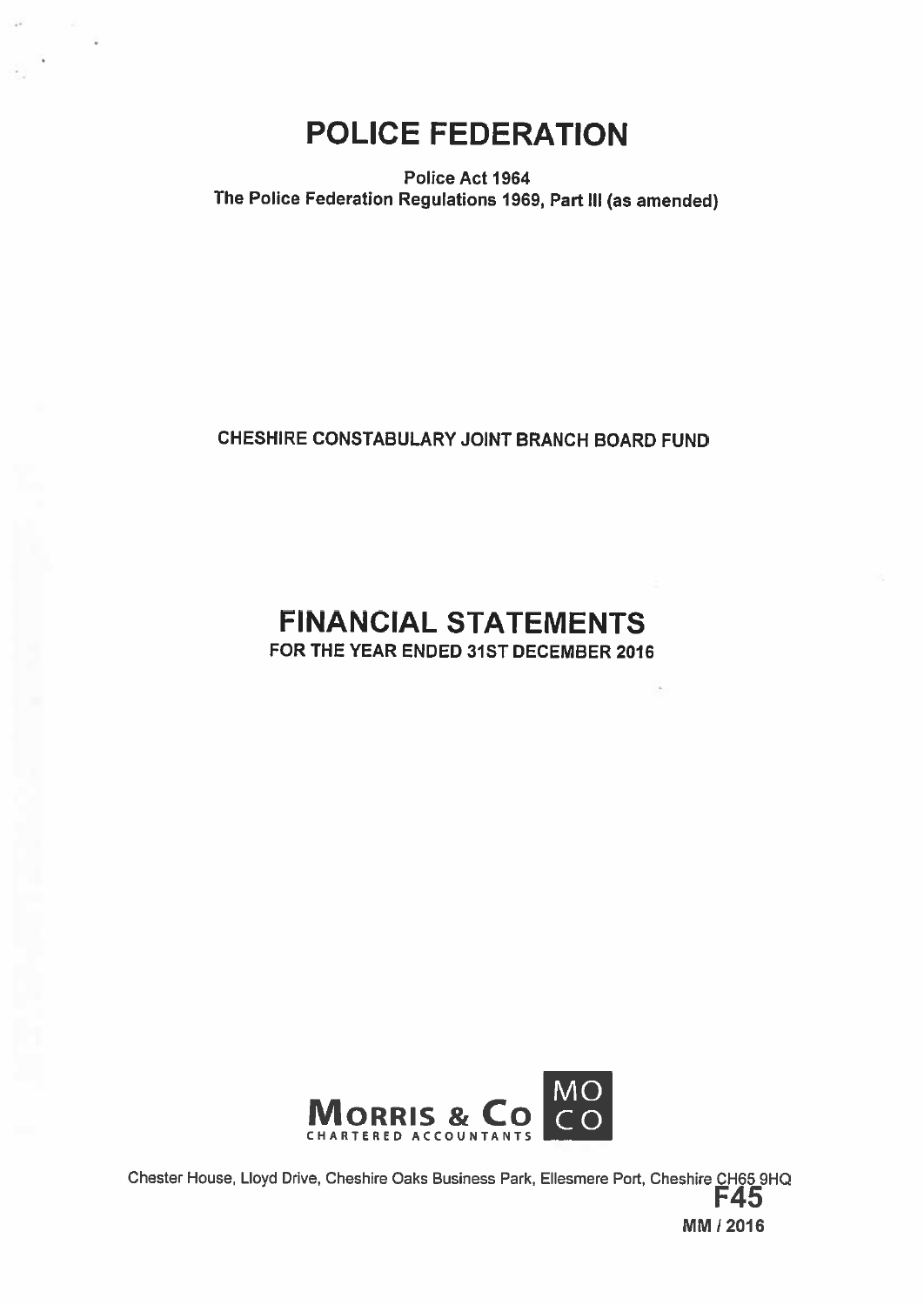## CHESHIRE CONSTABULARY JOINT BRANCH BOARD FUND

## YEAR ENDED 31ST DECEMBER 2016

| CHAIRMAN         | Mr S Roberts<br>c/o Cheshire Police Federation<br><b>Clemonds Hey</b><br>Oakmere Road<br>Winsford<br><b>Cheshire</b><br>CW7 2UA                                                                                                                                           |
|------------------|---------------------------------------------------------------------------------------------------------------------------------------------------------------------------------------------------------------------------------------------------------------------------|
| <b>SECRETARY</b> | Mr I Allen<br>c/o Cheshire Police Federation<br><b>Clemonds Hey</b><br>Oakmere Road<br>Winsford<br>Cheshire<br><b>CW7 2UA</b>                                                                                                                                             |
| <b>TREASURER</b> | <b>Mr Ken Davies</b><br>c/o Cheshire Police Federation<br><b>Clemonds Hey</b><br>Oakmere Road<br><b>Winsford</b><br><b>Cheshire</b><br><b>CW7 2UA</b>                                                                                                                     |
| <b>AUDITORS</b>  | Morris & Co.<br><b>Chartered Accountants and Statutory Auditor</b><br><b>Chester House</b><br><b>Lloyd Drive</b><br><b>Cheshire Oaks Business Park</b><br><b>Ellesmere Port</b><br>Cheshire CH65 9HQ                                                                      |
| <b>TRUSTEES</b>  | Mr A Taylor<br>c/o Cheshire Police Federation<br><b>Clemonds Hey</b><br>Oakmere Road<br>Winsford<br>Cheshire<br><b>CW7 2UA</b><br>Mr D Snasdell<br>c/o Cheshire Police Federation<br><b>Clemonds Hey</b><br><b>Oakmere Road</b><br>Winsford<br><b>Cheshire</b><br>CW7 2UA |
|                  | Mr C Taylor<br>c/o Cheshire Police Federation<br><b>Clemonds Hev</b><br><b>Oakmere Road</b><br>Winsford<br><b>Cheshire</b><br><b>CW7 2UA</b>                                                                                                                              |

SHOW NAMES AND ADDRESSES OF ABOVE OFFICIALS AND QUALIFICATIONS OF AUDITORS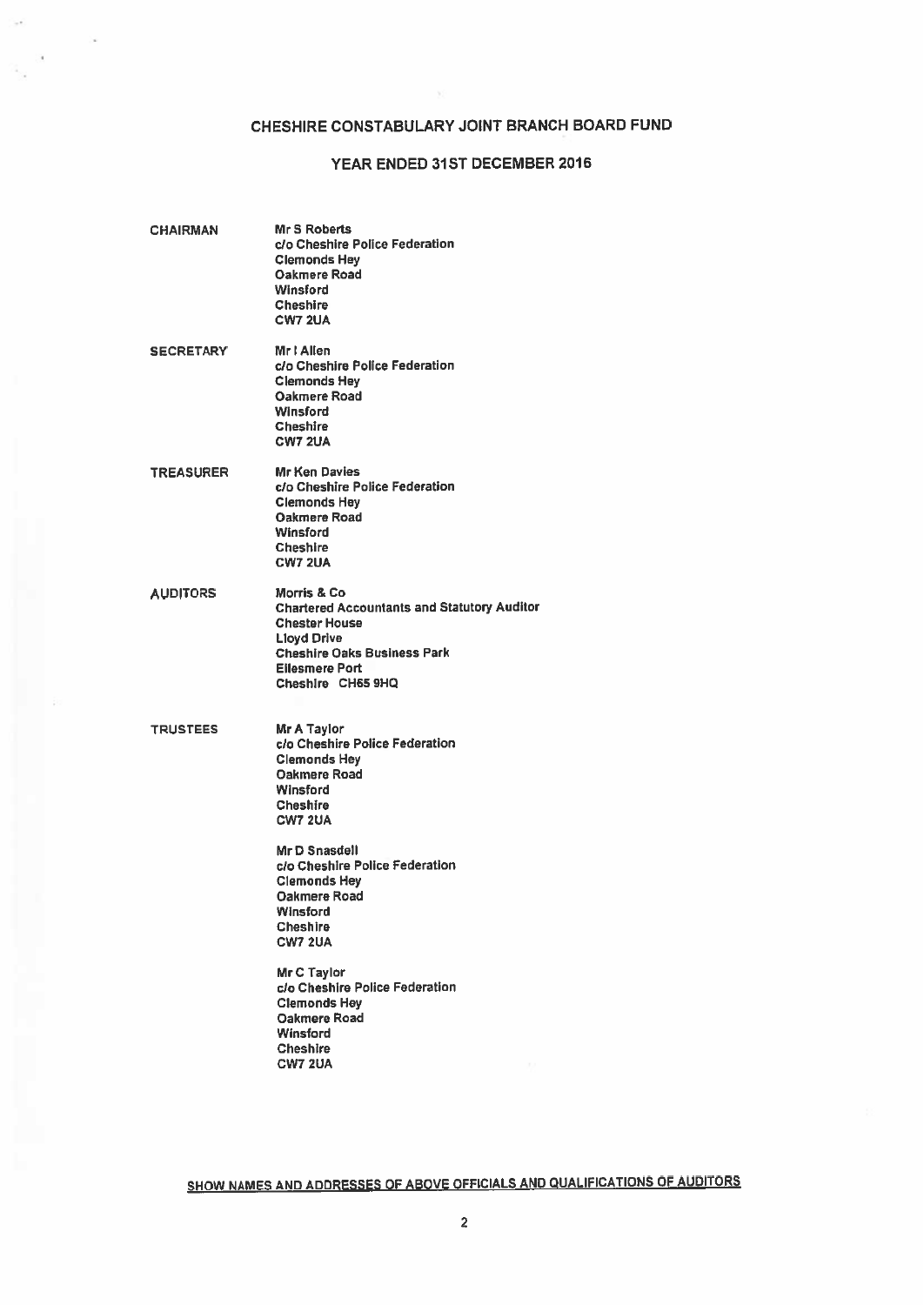## INDEPENDENT AUDITORS REPORT TO THE MEMBERS OF CHESHIRE CONSTABULARY JOINT BRANCH BOARD FUND

We have audited the Financial Statements of the Cheshire Constabulary Joint Branch Board Fund for the year ended 31st December 2016, which comprise the Statement of Income and Retained Earnings, Statement of Financial Position, and Notes to the Financial Statements. The Financial Statements have been prepared under the requirements of the Police Federation Regulations and Fund Rules and adopting the measurement principles of FRS 102, "The Financial Reporting Standard applicable in the UK and Republic of Ireland".

This repor<sup>t</sup> is made solely to the Fund's members, as <sup>a</sup> body. Our audit work has been undertaken so that we might state to the Fund's members those matters we are required to state to them in an auditor's report and for no other purpose. To the fullest extent permitted by law, we do not accep<sup>t</sup> or assume responsibility to anyone other than the Fund and the Fund's members as <sup>a</sup> body, for our audit work, for this report, or for the opinions we have formed.

### Respective Responsibilities of the Management Committee and Auditors

As explained more fully in the Statement of Management Committee's Responsibilities set out in the notes to the Financial Statements the managemen<sup>t</sup> committee are responsible for the preparation of the Financial Statements and for being satisfied that they fairly reflect the state of the Fund's affairs as at 31st December 2016 and of its results for the year then ended.

Our responsibility is to audit and express an opinion on the Financial Statements in accordance with applicable law and Intemational Standards on Auditing (UK and Ireland). Those standards require us to comply with the Auditing Practices Board's Ethical Standards for Auditors.

### Scope of the audit of the Financial Statements

An audit involves obtaining evidence about the amounts and disclosures in the Financial Statements sufficient to give reasonable assurance that the Financial Statements are free from material misstatement, whether caused by fraud or error. This includes an assessment of: whether the accounting policies are appropriate to the Fund's circumstances and have been consistently applied and adequately disclosed; the reasonableness of significant accounting estimates made by the managemen<sup>t</sup> committee; and the overall presentation of the Financial Statements.

### Opinion on Financial Statements

In our opinion the Financial Statements:

- fairly reflect the state of the Fund's affairs as at 31st December 2016 and of its results for the year then ended;
- have been properly prepared in accordance with the measurement principles of United Kingdom Generally Accepted Accounting Practice; and
- have been prepared in accordance with the Police Federation Regulations and Fund Rules.

### **Other Matters**

The Financial Statements for the year ended 31st December 2016 includes all funds raised for the purpose of the Joint Branch Board Fund in accordance with Regulation 2 Police Federation (Amendment) Regulations 2015.

Signed:  $M_{\text{Quu}j} + l$ 

Morris & Co Chartered Accountants & Statutory Auditors Chester House, Lloyd Drive **Cheshire Oaks Business Park** Ellesmere Port, Cheshire

Dated:  $7/02/2017$ 

CH65 9H0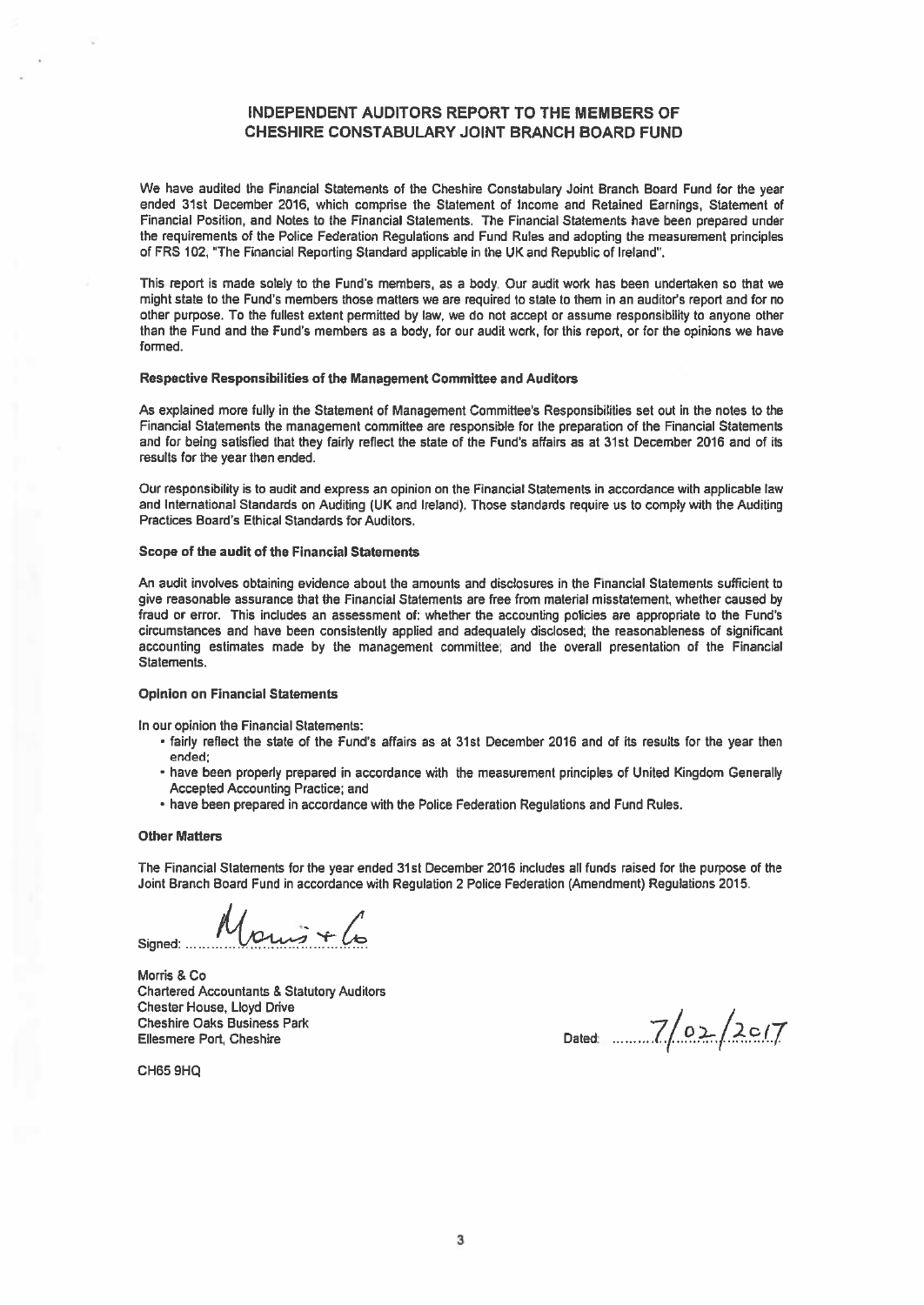## CHESHIRE CONSTABULARY JOINT BRANCH BOARD FUND

## STATEMENT OF INCOME AND RETAINED EARNINGS FOR THE YEAR ENDED 31ST DECEMBER 2016

|                                                                                                                                                | 2016<br>£        | 2015<br>£         |
|------------------------------------------------------------------------------------------------------------------------------------------------|------------------|-------------------|
| <b>INCOME</b>                                                                                                                                  |                  |                   |
| <b>Weekly Subscriptions</b>                                                                                                                    |                  |                   |
| Constables                                                                                                                                     | 355,388          | 360,449<br>82,176 |
| Sergeants                                                                                                                                      | 80.278<br>30.190 | 31,831            |
| Inspectors                                                                                                                                     |                  |                   |
|                                                                                                                                                | 465,856          | 474,456           |
| Less: Payable to Joint Central Committee 70%                                                                                                   |                  |                   |
| Constables                                                                                                                                     | 248,772          | 252,314           |
| Sergeants                                                                                                                                      | 56.194           | 57,524            |
| <b>Inspectors</b>                                                                                                                              | 21.133           | 22,282            |
|                                                                                                                                                | 326,099          | 332,120           |
| TOTAL INCOME                                                                                                                                   | 139,757          | 142,336           |
| Less: ADMINISTRATIVE EXPENSES (Note 1)                                                                                                         | 139.242          | 147,336           |
| SURPLUS / (DEFICIT) OF SUBSCRIPTION INCOME<br><b>OVER EXPENDITURE</b>                                                                          | 515              | (5,000)           |
| Add: Other Income - (Note 1.1)<br>To include all income as specified in Regulation 2c in the<br>Police Federation (Amendments) Regulation 2015 |                  |                   |
| SURPLUS / (DEFICIT) FOR THE YEAR<br><b>BEFORE GAINS / (LOSSES)</b>                                                                             | 515              | (5,000)           |
| Gains / (Losses) - (Note 1.2)                                                                                                                  |                  |                   |
| Value Adjustments on Investments                                                                                                               |                  |                   |
| Value Adjustments on Investment Properties                                                                                                     |                  |                   |
| Deferred Tax on Value Adjustments                                                                                                              |                  |                   |
|                                                                                                                                                |                  |                   |
| SURPLUS / (DEFICIT) FOR THE YEAR                                                                                                               | 515              | (5,000)           |
| <b>RETAINED EARNINGS BROUGHT FORWARD</b>                                                                                                       | 58,506           | 63,506            |
| <b>RETAINED EARNINGS CARRIED FORWARD</b>                                                                                                       | 59.021           | 58.506            |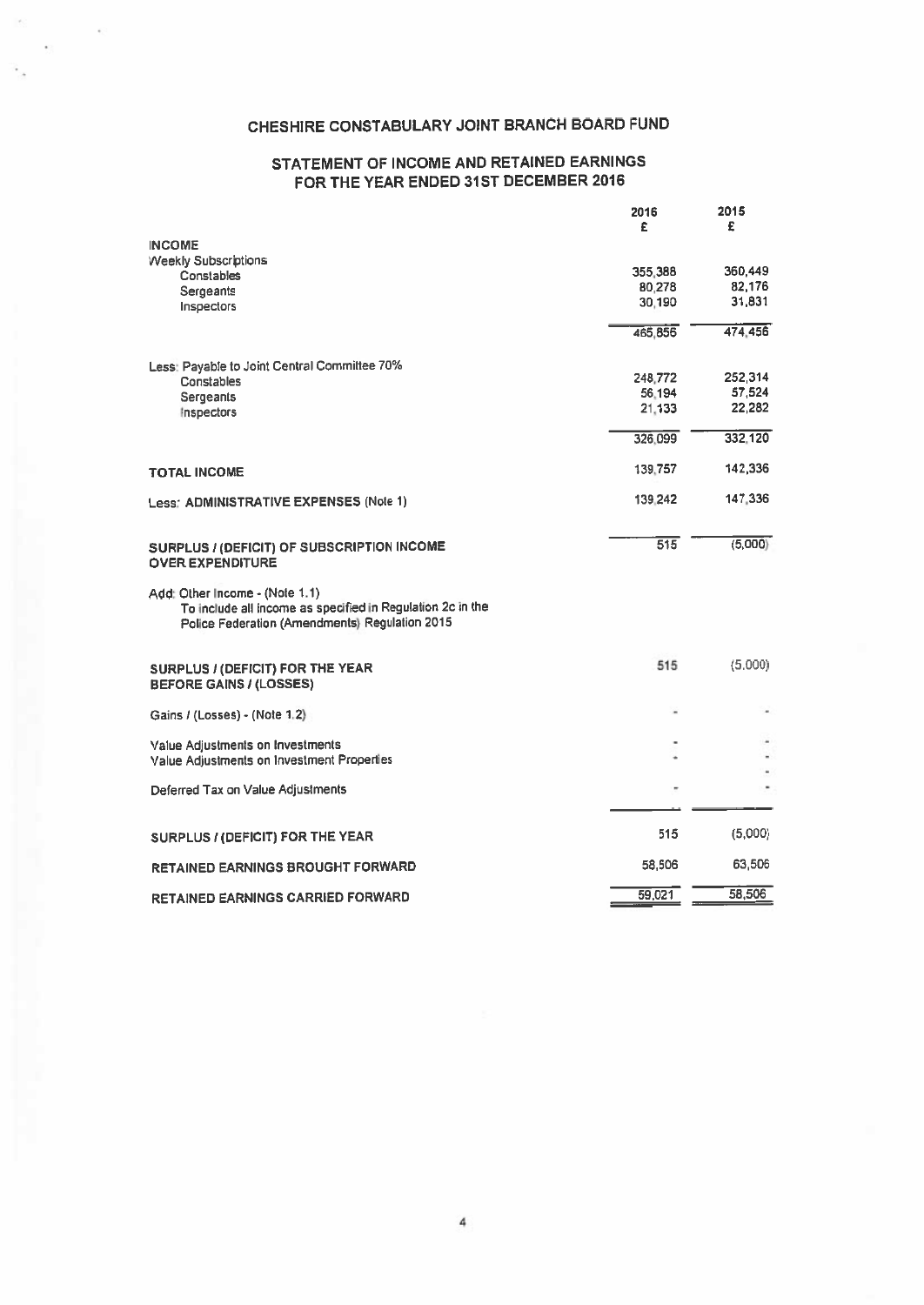## CHESHIRE CONSTABULARY JOINT BRANCH BOARD FUND

## STATEMENT OF FINANCIAL POSITION AS AT 31ST DECEMBER 2016

|                                                                                                                               | 2016<br>Cost<br>Έ | <b>Accumulated</b><br>Depreclation/<br>Revaluation/<br>Impairment.<br>£ | 2016<br><b>Net Book</b><br>Value<br>£ | 2015<br><b>Net Book</b><br>Value<br>£ |
|-------------------------------------------------------------------------------------------------------------------------------|-------------------|-------------------------------------------------------------------------|---------------------------------------|---------------------------------------|
| <b>TANGIBLE FIXED ASSETS</b>                                                                                                  |                   |                                                                         |                                       |                                       |
| <b>Furniture and Fittings</b>                                                                                                 | 707               | 468                                                                     | 239                                   | 282                                   |
| <b>Computer Equipment</b>                                                                                                     | 20,324            | 18,254                                                                  | 2,070                                 | 3.839                                 |
| Others - Mechanical & Electronic Equipment                                                                                    | 3,614             | 3,564                                                                   | 50                                    | 88<br>4,209                           |
|                                                                                                                               | 24.645            | 22,286                                                                  | 2,359                                 |                                       |
|                                                                                                                               | 2016              | 2015                                                                    | 2016                                  | 2015                                  |
|                                                                                                                               | Cost              | Cost                                                                    | <b>Market</b>                         | <b>Market</b><br>Value                |
| <b>INVESTMENTS</b>                                                                                                            | £                 | £                                                                       | Value<br>Ē                            | έ                                     |
| Investments                                                                                                                   |                   |                                                                         |                                       |                                       |
| <b>Investment Properties</b>                                                                                                  |                   |                                                                         |                                       |                                       |
| Others - (Specify)                                                                                                            |                   |                                                                         |                                       |                                       |
|                                                                                                                               | $\overline{a}$    | $\bullet$                                                               | $\ddot{\phantom{a}}$                  | $\bullet$                             |
| <b>CURRENT ASSETS</b><br>Contributions due from Joint Central Committee (Note 4)<br><b>Subscriptions Due</b>                  |                   |                                                                         |                                       |                                       |
| Cash at Bank and in Hand<br>Others - (Specify)                                                                                |                   |                                                                         | 47,324                                | 49,752                                |
| <b>Stocks</b>                                                                                                                 |                   |                                                                         | 5.078                                 | 3.976                                 |
| Debtors and prepayments                                                                                                       |                   |                                                                         | 10,063                                | 5,381                                 |
|                                                                                                                               |                   |                                                                         | 62,465                                | 59,109                                |
| <b>CURRENT LIABILITIES</b><br>Contributions due to Joint Central Committee (Note 4)<br><b>Corporation Tax</b><br>Deferred Tax |                   |                                                                         | 99                                    | 66                                    |
| <b>Sundry Accrued Expenses</b>                                                                                                |                   |                                                                         | 5,704                                 | 4.746                                 |
|                                                                                                                               |                   |                                                                         | 5,803                                 | 4,812                                 |
|                                                                                                                               |                   |                                                                         | 56,662                                | 54,297                                |
| <b>NET CURRENT ASSETS / (LIABILITIES)</b>                                                                                     |                   |                                                                         |                                       |                                       |
| TOTAL ASSETS LESS CURRENT LIABILITIES                                                                                         |                   |                                                                         | 59,021                                | 58,506                                |
| CREDITORS: Amounts Falling Due After More Than One Year<br>(Specify)                                                          |                   |                                                                         |                                       |                                       |
| <b>NET ASSETS</b>                                                                                                             |                   |                                                                         | 59,021                                | 58,506                                |
| <b>REPRESENTED BY</b><br><b>Accumulated Fund</b><br>Other Reserves - (Specify)                                                |                   |                                                                         | 59.021                                | 58,506                                |
|                                                                                                                               |                   |                                                                         | 59,021                                | 58,506                                |

We certify that we have fully complied with the Regulation <sup>2</sup> Police Federation (Amendment) Regulations <sup>2015</sup> and disclosed in the F45 all funds of which we are <sup>a</sup> beneficiary. We understand that failure to comply with this Regulation could be deemed <sup>a</sup> criminal and/or Police Disciplinary matter.

These Financial Statements have been prepared using the measurement principles and provisions of FRS 102.

|                                              | CHAIRMAN |
|----------------------------------------------|----------|
|                                              |          |
| Date Financial Statements approved:  2/02/17 |          |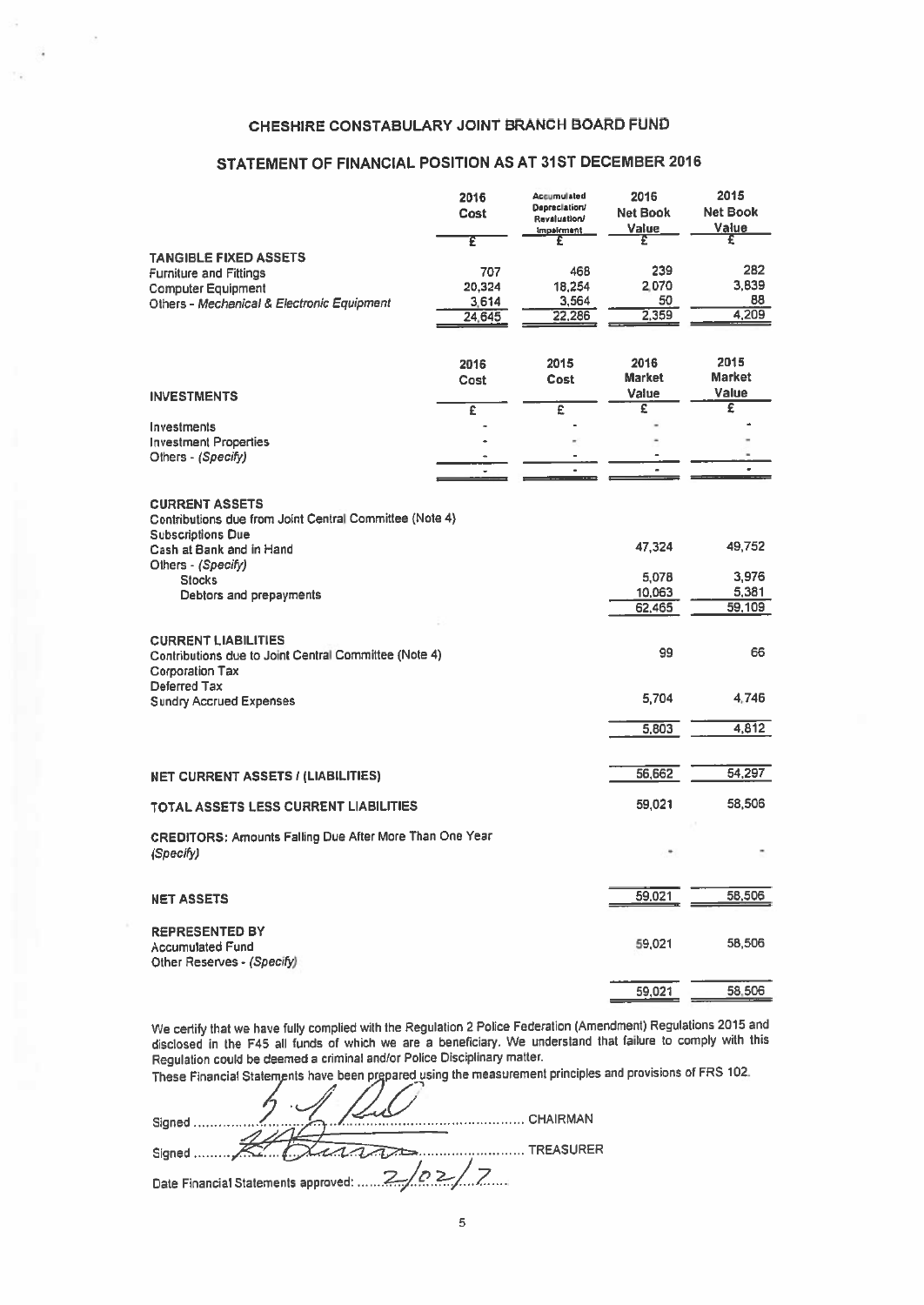|                  |                                                        | 2016           | 2015           |
|------------------|--------------------------------------------------------|----------------|----------------|
|                  |                                                        | £              | £              |
| 1.               | <b>ADMINISTRATIVE EXPENSES</b>                         |                |                |
|                  |                                                        |                |                |
|                  | Annual Conference                                      | 2,551          | 2,316          |
|                  | <b>Audit and Accountancy Charges</b>                   | 4,332          | 3,360          |
|                  | <b>Bank Charges</b>                                    | 207            | 205            |
|                  | <b>Clerical Assistance and Social Security Costs</b>   | 49,951         | 47.996         |
|                  | <b>Computer Consumables</b>                            | 4,273          | 4,997          |
|                  | Depreciation                                           | 1,851          | 1,849          |
|                  | Donations - NARPO                                      | 1,270          | 1,200          |
|                  | Donations - Other                                      | 1,125          | 2,725          |
|                  | Honoraria                                              | 9,000          | 9,500          |
|                  | Insurance                                              |                |                |
|                  | <b>Meeting Expenses</b>                                | 1,016          | 1,770          |
|                  | <b>Official Publications</b>                           | 1,440          | 1,620          |
|                  |                                                        |                |                |
|                  | <b>Out-of-Pocket Expenses</b>                          | 70             | 125            |
|                  | Postage, Printing and Stationery                       | 963            | 1,083          |
|                  | <b>Repairs and Maintenance</b>                         |                | 172            |
|                  | Telephone charges                                      | 4,217          | 3,454          |
|                  | <b>Travelling and subsistence</b>                      | 35,170         | 39,015         |
|                  |                                                        |                |                |
|                  | Other Expenses - (Specify)                             |                |                |
|                  | Miscellaneous (Note 9)                                 | 11,229         | 8,556          |
|                  | Change in stock                                        | (1, 102)       | 1,024          |
|                  | Training                                               | 6,599          | 2,204          |
|                  | Consultancy                                            | 4,540          | 13,632         |
|                  | Payroll Bureau Charges                                 | 540            | 533            |
|                  | TOTAL AS PER STATEMENT OF INCOME AND RETAINED EARNINGS | 139,242        | 147,336        |
|                  |                                                        |                |                |
|                  |                                                        |                |                |
|                  |                                                        | 2016           | 2015           |
|                  |                                                        | £              | £              |
| 1.1              | <b>OTHER INCOME</b>                                    |                |                |
|                  |                                                        |                |                |
|                  | Bank Interest (Gross)                                  |                |                |
|                  | <b>Dividends Received</b>                              |                |                |
|                  | <b>Donations Received</b>                              |                |                |
|                  | Profit / (loss) from Mailshots and Commissions         |                |                |
|                  | Regulation 2c Income                                   |                |                |
|                  |                                                        |                |                |
|                  | TOTAL AS PER STATEMENT OF INCOME AND RETAINED EARNINGS | $\blacksquare$ | $\blacksquare$ |
|                  |                                                        |                |                |
|                  |                                                        |                |                |
|                  |                                                        |                |                |
|                  |                                                        | 2016           | 2015           |
|                  |                                                        | £              | £              |
| 1.2 <sub>1</sub> | <b>GAINS / (LOSSES)</b>                                |                |                |
|                  |                                                        |                |                |
|                  | Gain / (Loss) on Investments                           |                |                |
|                  |                                                        |                |                |
|                  | TOTAL AS PER STATEMENT OF INCOME AND RETAINED EARNINGS |                |                |
|                  |                                                        |                |                |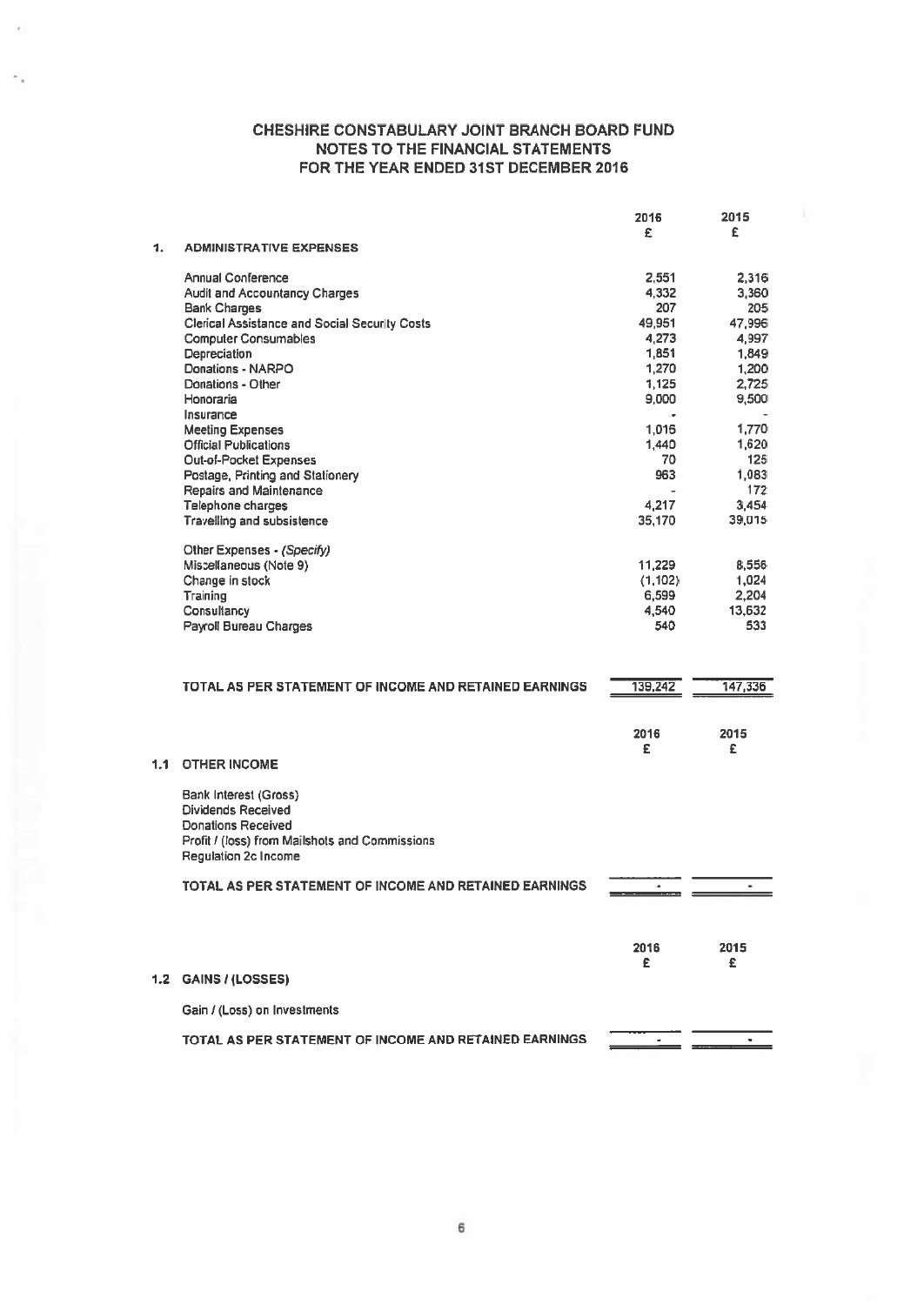## 2. ACCOUNTING POLICIES

## A. Basis of Preparing the Financial Statements

The Financial Statements have been prepared under the requirements of the Police Federation Regulations and Fund Rules and adopting the measurement principles of Financial Reporting Standard 102, "The Financial Reporting Standard applicable in the UK and Republic of Ireland" (FRS 102).

This is the first year in which the Financial Statements have been prepare<sup>d</sup> in accordance with FRS 102. Refer to note 8 for an explanation of the transition.

The date of the transition is 1st January 2015. The transition to FRS 102 has resulted in a small number of changes in the accounling policies to those used previously.

### B. Accounting Convention

The Financial Statements have been prepare<sup>d</sup> under the historic cost convention excep<sup>t</sup> investments and investment properties which are stated at market value.

#### C. Income

Income is primarily derived from subscriptions collected from the Funds members.

Other income sources may include rental? investment income and income generated from providing member services.

### 0. Expenditure

Expenditure is shown inclusive of Value Added Tax.

#### E. Depreciation

Depreciation has been calculated at rates required to write off the re'evant assets over their anticipated lives. The applicable annual rates are:

| <b>Furniture and Fittings</b> | -15% reducing balance basis |
|-------------------------------|-----------------------------|
| <b>Computer Equipment</b>     | -25% straight line basis    |
| Other Assets                  | -25% reducing balance basis |
| Property - (Specify)          |                             |

#### F. Taxation

Provision is made for Corporation Tax in respec<sup>t</sup> of the Fund's liability to taxation on investment income, capital gains and income derived from third party transactions.

#### G. Investments (if applicable)

Investments and investment properties are shown in the Financial Statements at market value.

#### H. Deferred Taxation (if applicable)

Deferred taxation is provided on the liability method to take account of timing differences between the treatment of certain items for accounts purposes ard their treatment for tax purposes.

I. Other Policies - (Specify)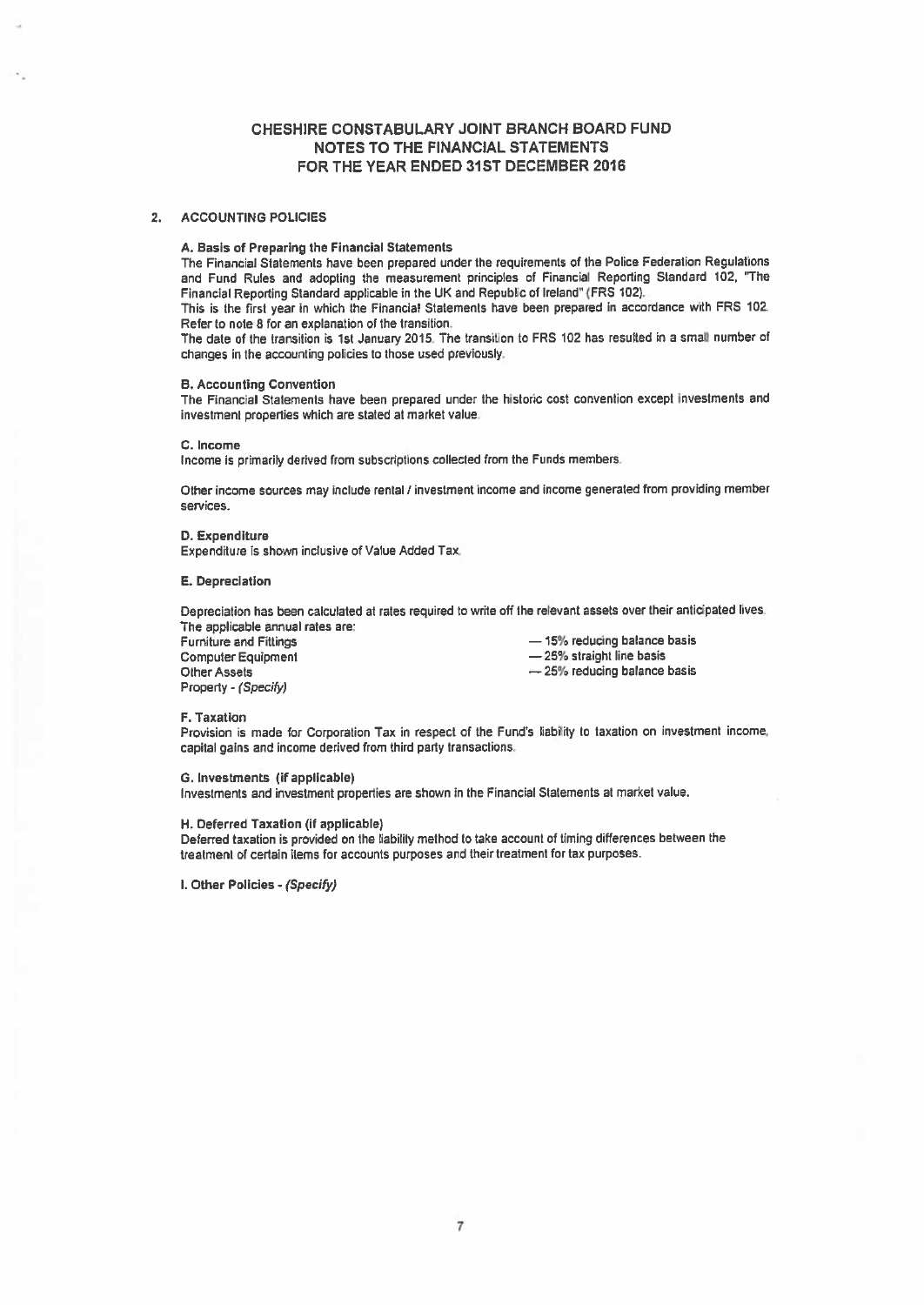## 3. STATEMENT OF MANAGEMENT COMMITTEE'S RESPONSIBILITIES

## 4. CONTRIBUTIONS DUE FROM / (TO) JOINT CENTRAL COMMITTEE

|                                                                                                                                                                                                                                                        |                                                                                                                                                                                                                                                                                                                                                                                                                                                                                                                                                                                                                                                                                                             |      |      | <b>CHESHIRE CONSTABULARY JOINT BRANCH BOARD FUND</b><br><b>NOTES TO THE FINANCIAL STATEMENTS</b><br>FOR THE YEAR ENDED 31ST DECEMBER 2016 |                                   |                                   |
|--------------------------------------------------------------------------------------------------------------------------------------------------------------------------------------------------------------------------------------------------------|-------------------------------------------------------------------------------------------------------------------------------------------------------------------------------------------------------------------------------------------------------------------------------------------------------------------------------------------------------------------------------------------------------------------------------------------------------------------------------------------------------------------------------------------------------------------------------------------------------------------------------------------------------------------------------------------------------------|------|------|-------------------------------------------------------------------------------------------------------------------------------------------|-----------------------------------|-----------------------------------|
| to presume otherwise.                                                                                                                                                                                                                                  | <b>STATEMENT OF MANAGEMENT COMMITTEE'S RESPONSIBILITIES</b><br>Regulation 18(2) of The Police Federation Regulations (as amended) requires the Committee, in relation to<br>Federation funds held by it, to keep accounts showing all monies received or paid out and to cause the<br>Financial Statements for each year to be audited by an independent auditor. In causing the Financial<br>Statements to be prepared, the Committee is required to:<br>· Select suitable accounting policies and apply them consistently.<br>• Make judgements and estimates that are reasonable and prudent.<br>. Ensure that the Financial Statements are prepared on the going concern basis unless it is appropriate |      |      |                                                                                                                                           |                                   |                                   |
| The Committee is responsible for keeping adequate accounting records and also is responsible for safe-<br>guarding the assets of the Fund and hence for taking reasonable steps for the prevention and detection of<br>fraud and other irregularities. |                                                                                                                                                                                                                                                                                                                                                                                                                                                                                                                                                                                                                                                                                                             |      |      |                                                                                                                                           |                                   |                                   |
| <b>CONTRIBUTIONS DUE FROM / (TO) JOINT CENTRAL COMMITTEE</b>                                                                                                                                                                                           |                                                                                                                                                                                                                                                                                                                                                                                                                                                                                                                                                                                                                                                                                                             |      |      |                                                                                                                                           |                                   |                                   |
| Constables<br><b>Sergeants</b><br>Inspectors                                                                                                                                                                                                           |                                                                                                                                                                                                                                                                                                                                                                                                                                                                                                                                                                                                                                                                                                             |      |      |                                                                                                                                           | 2016<br>£<br>33<br>33<br>33<br>99 | 2015<br>£<br>22<br>22<br>22<br>66 |
| <b>CONTRIBUTING AND NON CONTRIBUTING MEMBERS AT 31ST DECEMBER 2016</b>                                                                                                                                                                                 |                                                                                                                                                                                                                                                                                                                                                                                                                                                                                                                                                                                                                                                                                                             |      |      |                                                                                                                                           |                                   |                                   |
|                                                                                                                                                                                                                                                        | 2016<br>No. of Contributing<br><b>Members</b>                                                                                                                                                                                                                                                                                                                                                                                                                                                                                                                                                                                                                                                               | 2015 | 2016 | 2015<br><b>No. of Non Contributing</b><br><b>Members</b>                                                                                  | 2016<br>Others <sup>*</sup>       | 2015                              |

## 5. CONTRIBUTING AND NON CONTRIBUTING MEMBERS AT 31ST DECEMBER 2016

|            | 2016<br>No. of Contributing<br><b>Members</b> | 2015  | 2016<br><b>No. of Non Contributing</b><br><b>Members</b> | 2015                     | 2016<br>Others* | 2015 |
|------------|-----------------------------------------------|-------|----------------------------------------------------------|--------------------------|-----------------|------|
| Cadets     | ÷                                             | ٠     | ۰                                                        | $\overline{\phantom{a}}$ | -               |      |
| Constables | 1,545                                         | 1.494 | $52$ **                                                  | 58                       | $\,$            | ۰    |
| Sergeants  | 311                                           | 305   | 10                                                       |                          | ۰               | ٠    |
| Inspectors | 118                                           | 120   |                                                          | $\bullet$                | ۰               |      |
|            | 1.974                                         | 1,919 | 63                                                       | 62                       |                 |      |

\* This column refers to those members who are non contributors by virtue of receiving no pay, being on unpaid maternity leave or serving officers on career breaks. (JBB Circular 53196 refers) \*\* 25 of these officers were student officers in the first month of service, this is <sup>a</sup> subs free month for those officers.

2016 2015

## 6. INVESTMENTS (if applicable)

|                             | Market<br>Value | <b>Market</b><br>Value |
|-----------------------------|-----------------|------------------------|
|                             |                 |                        |
| <b>Equities</b>             | ۰               | ٠                      |
| <b>Fixed Interest Funds</b> | ٠               | ٠                      |
| <b>Unit Trusts</b>          | ۰               | $\sim$                 |
| Others - (Specify)          | ٠               | $\hat{\phantom{a}}$    |
|                             |                 |                        |
|                             |                 | $\sim$                 |

### 7. INVESTMENT PROPERTIES (if applicable)

**Investment** 

|                   | 2016<br><b>Market</b><br>Value | 2015<br><b>Market</b><br>Value |
|-------------------|--------------------------------|--------------------------------|
|                   |                                |                                |
| <b>Properties</b> | ۰                              | ٠                              |
|                   |                                |                                |
|                   | ۰                              |                                |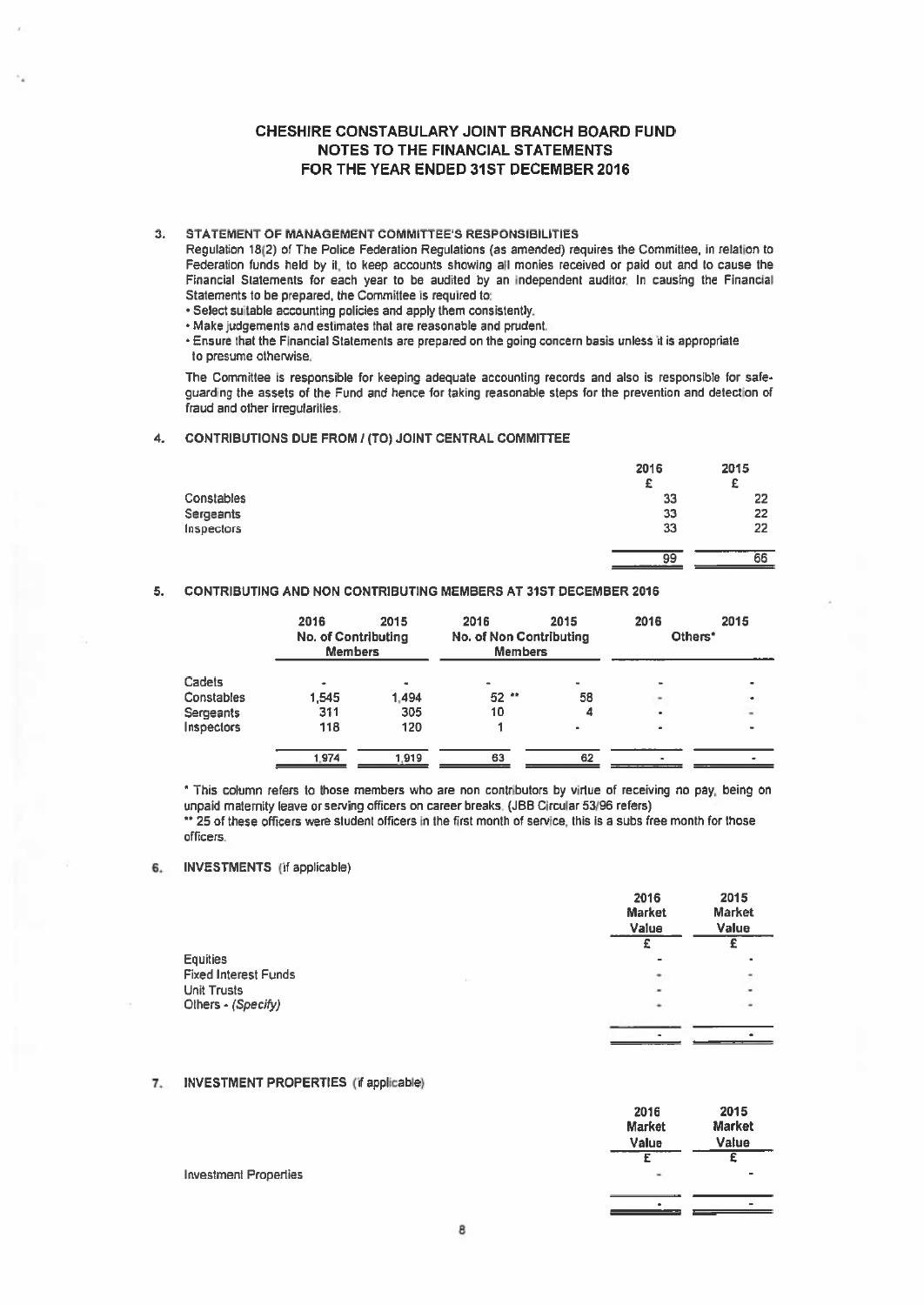## 8. TRANSITION TO FRS 102

This is the first year that the entity has presented Financial Statements complying with the measurement princples of FRS 102. The entity has restated the comparative prior year amounts (where applicable) in accordance with FRS 102 requirements.

## CHANGES UNDER FRS 102

1. investments and investment properties are row measured at market value rather than at historic cost. 2. Deferred tax on change in measurement of investments from historic cost to market valua

Restated Statement of Financial Position

|                                                                                                                                                                                                                                                                      | <b>Explanation</b> | £ |
|----------------------------------------------------------------------------------------------------------------------------------------------------------------------------------------------------------------------------------------------------------------------|--------------------|---|
| Original Retained Earnings at 31 December 2015<br>Restatement of Investments and Investment Properties<br>Deferred Tax on Restatement of Investments and Investment Properties<br>Restated Retained Earnings at 31 December 2015                                     | 2                  |   |
| <b>Restated Statement of Income and Retained Earnings</b>                                                                                                                                                                                                            | <b>Explanation</b> |   |
| Original Surplus / (Deficit) for the Year Ended 31 December 2015<br>Restatement of Investments and Investment Properties<br>Deferred Tax on Restatement of Investments and Investment Properties<br>Restated Surplus / (Deficit) for the Year Ended 31 December 2015 | 2                  |   |

9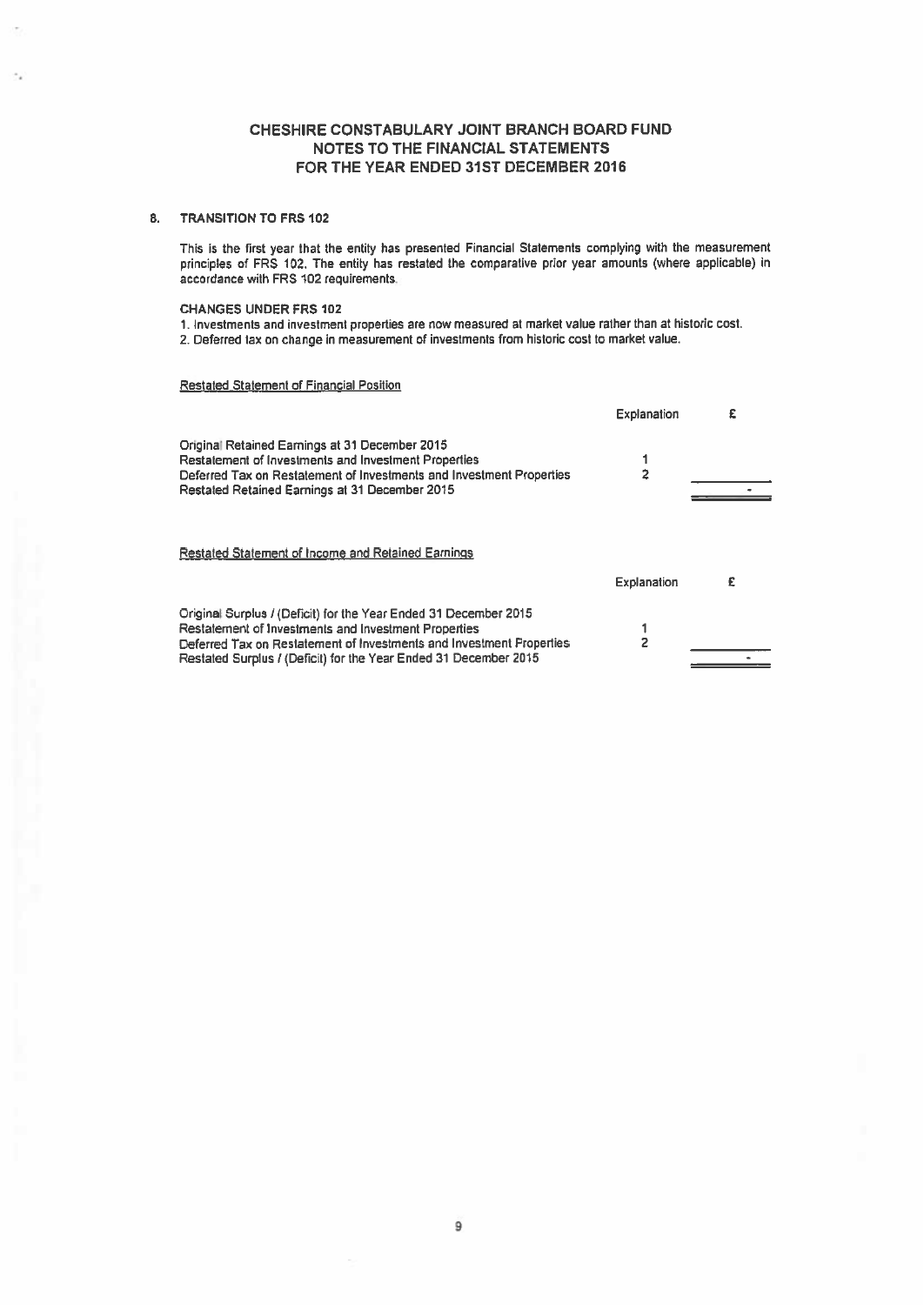## NOTES for the guidance of Treasurers

#### In completing the Statement of Income and RetaIned Earnings, Statement of Financial Position and Notes to the Financial Statements

### STATEMENT OF INCOME AND RETAINED EARNINGS

 $\blacksquare$ NAME

> The name of the force should be shown in the following places: Cover Statement of Financial Position Statement of Income and Retained Earnings Auditors Report

2. The corresponding amounts for last year should be entered in the last column of each page.

#### 3. DEPRECIATION

This represents the portion of cost of the assets wrilten off in the year due to wear and tear and should be provided at rates calculated to write off the cost of the asset over its useful life. Normally, an average of 15% for furniture and fittings and 25% for other assets on <sup>a</sup> reducing balance basis and 25% for computer equipment on <sup>a</sup> straight line basis, should be adequate. The depreciation policy with regard to property should be disclosed under note 2, if applicable.

### 4. OTHER EXPENDITURE

Any expenditure which does not fall under the headings in the Statement of Income and Retained Eamings, should be entered beneath the pre-printed list with the appropriate narrative, Please do not alter those headings already listed.

## 5. OTHER INCOME

If the Fund has any other income, such as deposit interest, dividends (including accumulation dividends), then this should be shown here with <sup>a</sup> brief description of each item received.

6. ADDITIONAL SCHEDULES Where additional schedules are to be used to give breakdowns of information in the Financial Statements, these should be signed and dated by the Chairman and Treasurer of the Board and the Auditors.

#### STATEMENT OF FINANCIAL POSITION

### 7. ACCUMULATED FUND

This represents the accumulated surpluses for all years from inception of the Fund,

## 8. CONTRIBUTIONS DUE TO CENTRAL COMMITTEES

These represen<sup>t</sup> contributions due to the Committee but not paid at the end of the year. They will also be included in the figure which appears in the Statement of income and Retained Earnings "Payable to Central Committees". This amount should be shown in the "Notes" and analysed between the different ranks,

### 9. SUNDRY ACCRUED EXPENSES

Expenses which refer to the year under review, but which have not been paid at the end of the year, should be entered here in total, They will also, of course, be included under the appropriate headings, in the Statement of Income and Retained Earnings.

#### 10, FIXED ASSETS

Purchases of assets over £1,000 should be capitalised. Purchases of assets under E1,000 should generally be written off, Assets not conforming with the standard headings should be shown separately on the Statement of Financial Position under "Others (specify)" In the Fixed Assets category

### 11. SUBSCRIPTIONS DUE

Subscriptions which are due to the Fund at the end of the year but which have not been received are to be shown here. They will be added to the amounts received in respec<sup>t</sup> of the year and included in the total as shown in the Statement of Income and Retained Earnings.

#### NOTES TO THE FINANCIAL STATEMENTS

### 12. OTHER POLICIES/NOTES

State any other accounting policies that are specifically adopted by the Fund, to reflect its own circumstances; for example policies on Stock, Revaluation of Properties, Other Income, Pensions, Other Fixed Assets, Loans etc. If Investments are held, the 'cost less provision for impairment in value' and 'market value' at the year end should be disclosed in note Sin the Financial Statements.

NB. Copies of these Financial Statements must be forwarded to the Treasurers of the Rank Separate and Joint Central Committees, The copies must be signed by the officers of the Board and the Auditors (original signatures not photocopies).